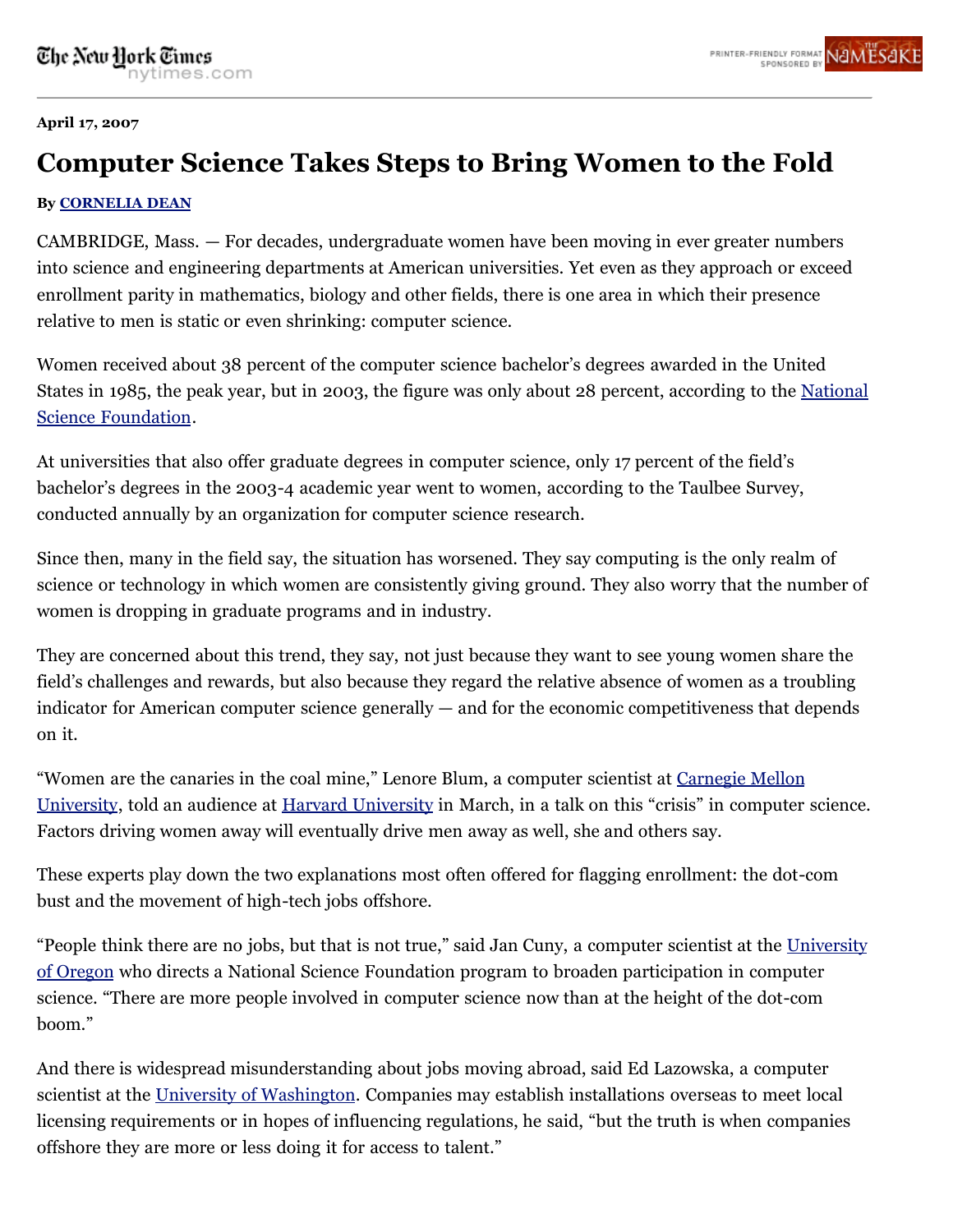"Cheap labor is not high on the list," Dr. Lazowska said. "It is access to talent."

According to the Bureau of Labor Statistics, demand for computer scientists in the United States will only increase in coming years, Dr. Cuny said. "If you look at the demographics of the country, if we are not going to get our new professionals from women and minorities and persons with disabilities, we are not going to have enough."

The big problems, these and other experts say, are prevailing images of what computer science is and who can do it.

"The nerd factor is huge," Dr. Cuny said. According to a 2005 report by the National Center for Women and Information Technology, an academic-industry collaborative formed to address the issue, when high school girls think of computer scientists they think of geeks, pocket protectors, isolated cubicles and a lifetime of staring into a screen writing computer code.

This image discourages members of both sexes, but the problem seems to be more prevalent among women. "They think of it as programming," Dr. Cuny said. "They don't think of it as revolutionizing the way we are going to do medicine or create synthetic molecules or study our impact on the climate of the earth."

Like others in the field, Dr. Cuny speaks almost lyrically about the intellectual challenge of applying the study of cognition and the tools of computation to medicine, ecology, law, chemistry — virtually any kind of human endeavor.

"The use of computers in modern life is totally ubiquitous," said Barbara G. Ryder, a professor of computer science at Rutgers University. "So there are niches all over for people who understand what the technology can do and also for people who want to advance the technology.

"But students don't see that," Dr. Ryder said. "And it seems to be happening more with the women than with the men."

The Advanced Placement high school course in computer science may be part of the problem, according to Dr. Cuny. "The AP computer course is a disaster," she said. "It teaches Java programming, which is very appealing to a lot of people, but not to others. It doesn't teach what you can do with computers."

She and others think the course needs to be redesigned.

But Dr. Lazowska said the criticism was somewhat unfair, given that introductory college computer courses, which the AP course is designed to replace, typically emphasize programming as well.

At one time, said Barbara Grosz, a computer scientist and dean of sciences at the Radcliffe Institute for Advanced Studies at Harvard, students entered college with little idea of what computer science involved, "so they would try it and find out how much fun and how interesting it was, women included."

Now, though, she said in an e-mail message, "they get the wrong idea in high school and we never see them to correct the misperception."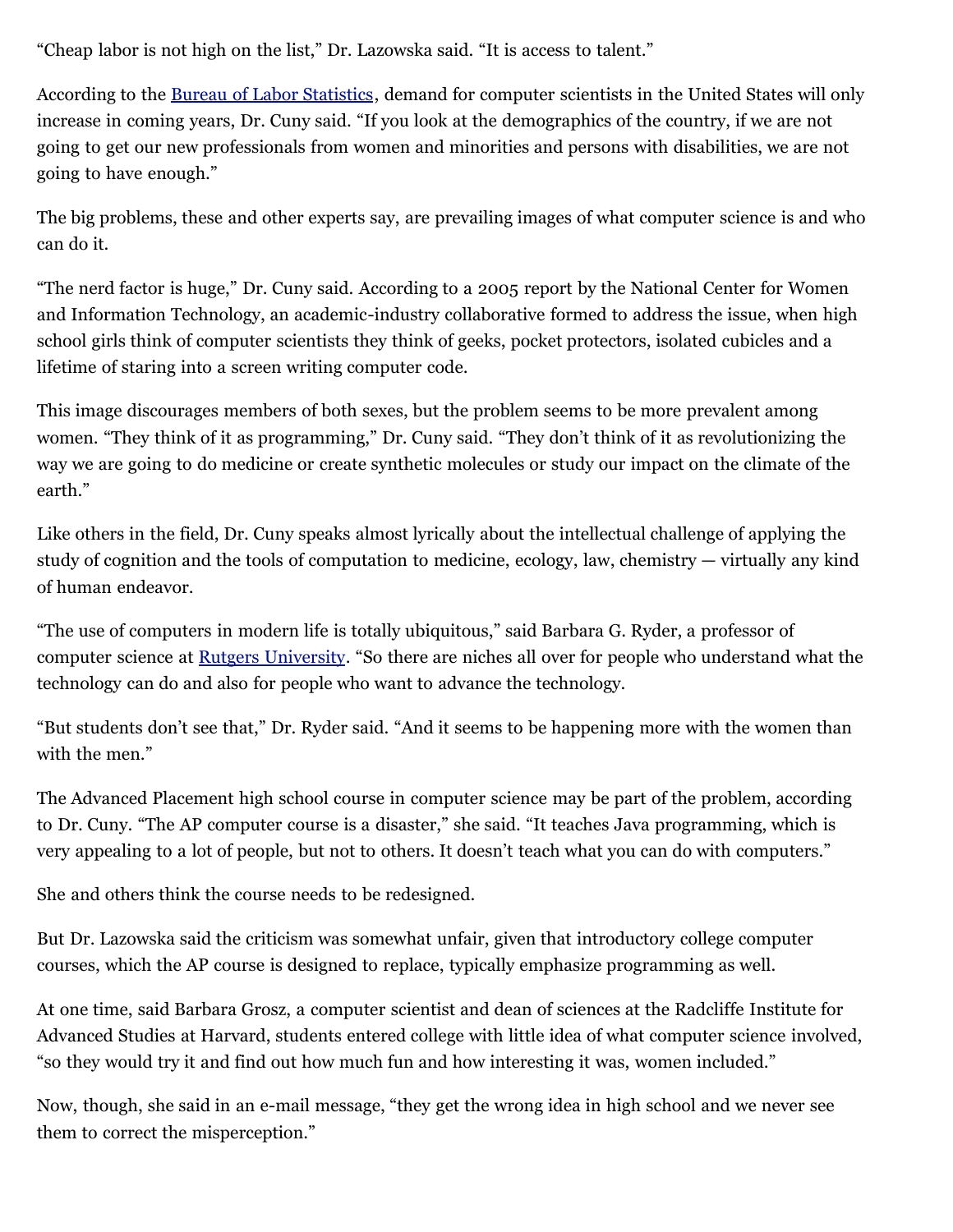Moving emphasis away from programming proficiency was a key to the success of programs Dr. Blum and her colleagues at Carnegie Mellon instituted to draw more women into computer science. At one time, she said, admission to the program depended on high overall achievement and programming experience. The criteria now, she said, are high overall achievement and broad interests, diverse perspectives and whether applicants seem to have potential to be future leaders.

"In this more balanced environment, the men and women were more alike than different," she said. "Some women are hackers and some men are hackers, and some women love applications and some men love applications."

With the changes at Carnegie Mellon, women now make up almost 40 percent of computer science enrollees, up from 8 percent, Dr. Blum said.

There has been backlash, she said, including "calls from outraged parents saying, 'My son has three patents, how come he did not get into Carnegie Mellon?' "

Others accuse her and her colleagues of lowering standards. "Well, we would not have success if we did," she said.

Dr. Lazowska and Dr. Blum, with colleagues at the University of California, Los Angeles, and Google, are working on materials that high school teachers can use to tell students about the challenges and opportunities of computer science. They are developing them for teachers of math, science and English because, as Dr. Lazowska put it, "many young women have opted out of the field before they even get to computer science" in high school.

He and his colleagues at the University of Washington (which never had a programming requirement, he said) have produced a Web page for prospective students with an explicit goal of breaking stereotypes about computer science and demonstrating that computer scientists "work in a broad range of interesting fields" — everything from designing prosthetics to devising new ways to fight forest fires.

The people on the page's "day in the life" feature are Erin, Kiera, Crystal, Tessa and Siobhan — all women. "That was deliberate," he said, adding that women will make up 23 percent of the prospective computer science majors next year.

Other efforts are under way elsewhere. At Brown University, for example, an organization called Women in Computer Science @Brown runs the Artemis Project, which brings ninth-grade girls from schools in Providence, R.I., to the university campus for five weeks each summer. Its goal is to help the girls learn both concrete computer skills and abstract computer science concepts "in a positive and encouraging environment."

Dr. Ryder of Rutgers, with colleagues at other universities, has a grant from the science foundation to develop Web materials and give workshops for teachers on different ways to teach computer science. "There is a place for different kinds of learning," she said.

There are some who argue that it does not matter if computer science, as a discipline, withers a bit. They say fields that rely on computer science — which is to say, virtually all fields — will develop their own